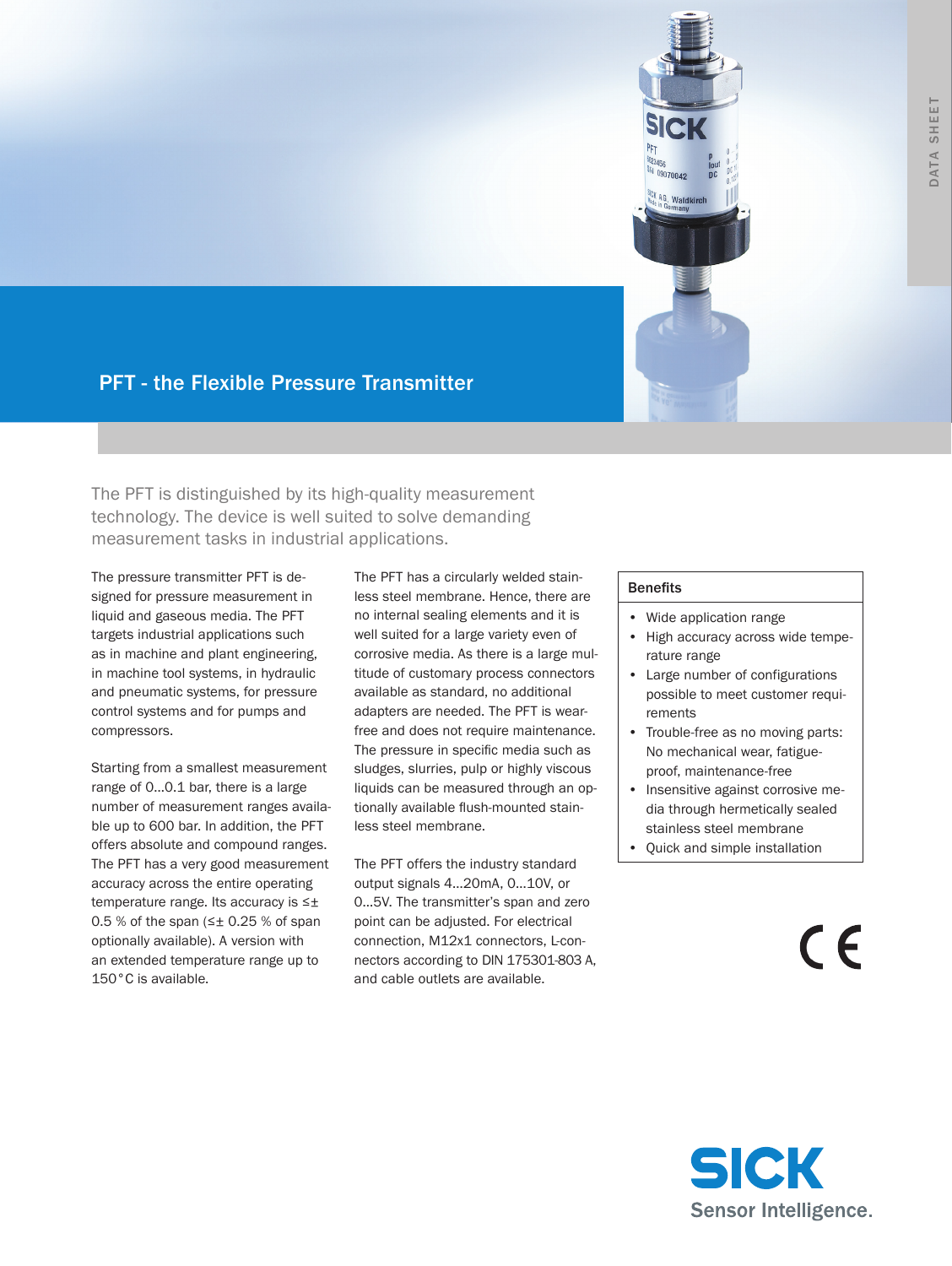# Technical data

| Configurations | Unit       | Pessure                  | Overpressure   | <b>Burst</b>   | Pressure   | Overpressure | <b>Burst</b> |
|----------------|------------|--------------------------|----------------|----------------|------------|--------------|--------------|
|                |            | ranges                   | safety         | pressure       | ranges     | safety       | pressure     |
|                | bar        | 00.1                     | $\overline{2}$ | $\mathbf 5$    | 010        | 35           | 42           |
|                | bar        | 00.16                    | 1.5            | $\overline{a}$ | 016        | 80           | 96           |
|                | bar        | 00.25                    | $\overline{c}$ | 2.4            | 025        | 50           | 96           |
|                | bar        | 00.4                     | $\overline{c}$ | 2.4            | 040        | 80           | 400          |
|                | bar        | 00.6                     | 4              | 4.8            | 060        | 120          | 550          |
|                | bar        | 01                       | $\mathbf 5$    | 6              | 0100       | 200          | 800          |
|                | bar        | 01.6                     | 10             | 12             | 0160       | 320          | 1000         |
|                | bar        | 02.5                     | 10             | 12             | 0250       | 500          | 1200         |
|                | bar        | 04                       | 17             | 20.5           | 0400       | 800          | $1700***$    |
|                | bar        | 06                       | 35             | 42             | 0600       | 1200         | $2400***$    |
|                |            |                          |                |                |            |              |              |
|                | bar abs    | 00.25                    | $\sqrt{2}$     | 2.4            | 04         | 17           | 20.5         |
|                | bar abs    | 00.4                     | $\overline{c}$ | 2.4            | 06         | 35           | 42           |
|                | bar abs    | 00.6                     | 4              | 4.8            | 010        | 35           | 42           |
|                | bar abs    | 01                       | $\mathbf 5$    | 6              | 016        | 80           | 96           |
|                | bar abs    | 01.6                     | 10             | 12             | $025^{*}$  | 80           | 96           |
|                | bar abs    | 02.5                     | 10             | 12             |            |              |              |
|                |            |                          |                |                |            |              |              |
|                | bar        | $-10$                    | $\mathbf 5$    | 6              | $-1+9$     | 35           | 42           |
|                | bar        | $-1+0.6$                 | 10             | 12             | $-1+15$    | 80           | 96           |
|                | bar        | $-1+1.5$                 | 10             | 12             | $-1+24$    | 50           | 96           |
|                | bar        | $-1+3$                   | 17             | 20.5           | $-1+30"$   | 80           | 400          |
|                | bar        | $-1+5$                   | 35             | 42             |            |              |              |
|                |            |                          |                |                |            |              |              |
|                | Unit       | Pessure                  | Overpressure   | <b>Burst</b>   | Pressure   | Overpressure | <b>Burst</b> |
|                |            | ranges                   | safety         | pressure       | ranges     | safety       | pressure     |
|                | MPa        | 00.01                    | 0.1            | 0.2            | 01         | 3.5          | 4.2          |
|                | MPa        | 00.016                   | 0.15           | 0.2            | 01.6       | 8            | 9.6          |
|                | MPa        | 00.025                   | 0,2            | 0.24           | 02.5       | 5            | 9.6          |
|                | MPa        | 00.04                    | 0,2            | 0.24           | 04         | 8            | 40           |
|                | MPa        | 00.06                    | 0.4            |                |            |              | 55           |
|                | MPa        |                          |                | 0.48           | 06         | 12           |              |
|                |            | 00.1                     | 0.5            | 0.6            | 010        | 20           | 80           |
|                | MPa        | 00.16                    | $\mathbf 1$    | $1.2\,$        | 016        | 32           | 100          |
|                | MPa        | 00.25                    | $\mathbf 1$    | $1.2\,$        | 025        | 50           | 120          |
|                | MPa        | 00.4                     | $1.7\,$        | $2.0\,$        | 040        | 80           | $170***$     |
|                | MPa        | 00.6                     | 3.5            | 4.2            | 060        | 120          | $240***$     |
|                |            |                          |                |                |            |              |              |
|                | MPa abs    | 00.025                   | 0.2            | 0.24           | 00.4       | 1.7          | 2.05         |
|                | MPa abs    | 00.04                    | 0.2            | 0.24           | 00.6       | 3.5          | 4.2          |
|                | MPa abs    | 00.06                    | 0.4            | 0.48           | 01.0       | 3.5          | 4.2          |
|                | MPa abs    | 00.1                     | 0.5            | 0.6            | 01.6       | 8            | 9.6          |
|                | MPa abs    | 00.16                    | $\mathbf{1}$   | 1.2            | $02.5^{*}$ | 8            | 9.6          |
|                | MPa abs    | 00.25                    | $\mathbf{1}$   | 1.2            |            |              |              |
|                |            |                          |                |                |            |              |              |
|                | MPa        | $-0.10$                  | 0.5            | 0.6            | $-0.1+0.9$ | 3.5          | 4.2          |
|                | MPa        | $-0.1+0.15$              | $\mathbf{1}$   | 1.2            | $-0.1+1.5$ | 8            | 9.6          |
|                | MPa<br>MPa | $-0.1+0.3$<br>$-0.1+0.5$ | 1.7<br>3.5     | 2.0<br>4.2     | $-0.1+2.4$ | 5            | 9.6          |

\*) not available with flush-mounted membrane

\*\*) with flush-mounted membrane: the value specified in the table applies only when sealing is realised with the sealing ring underneath the hex. Otherwise max. 1500 bar applies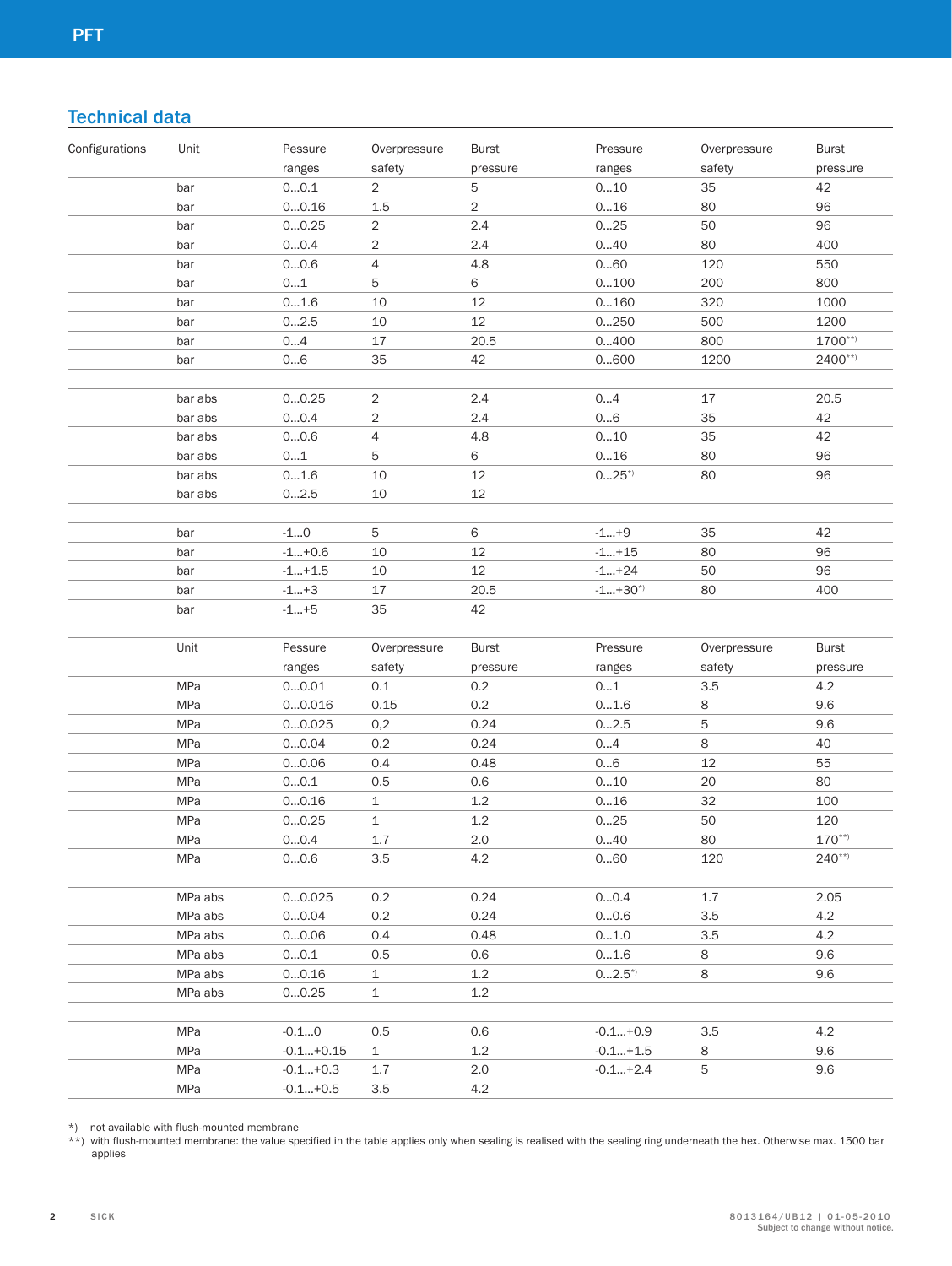| psi<br>psi<br>psi<br>psi<br>psi<br>psi<br>psi<br>psi<br>psi<br>psi abs<br>psi abs<br>psi abs | ranges<br>05<br>010<br>015<br>025<br>030<br>050<br>0100<br>0160<br>0200<br>015<br>025 | safety<br>29<br>29<br>72.5<br>145<br>145<br>240<br>500<br>500<br>1160<br>72.5 | pressure<br>34.8<br>34.8<br>87<br>170<br>170<br>290<br>600<br>600<br>1390 | ranges<br>0300<br>0500<br>01000<br>01500<br>02000<br>03000<br>05000<br>08000 | safety<br>1160<br>1160<br>1740<br>2900<br>4600<br>7200<br>11600<br>17400 | pressure<br>1390                    |
|----------------------------------------------------------------------------------------------|---------------------------------------------------------------------------------------|-------------------------------------------------------------------------------|---------------------------------------------------------------------------|------------------------------------------------------------------------------|--------------------------------------------------------------------------|-------------------------------------|
|                                                                                              |                                                                                       |                                                                               |                                                                           |                                                                              |                                                                          | 5800<br>7980                        |
|                                                                                              |                                                                                       |                                                                               |                                                                           |                                                                              |                                                                          |                                     |
|                                                                                              |                                                                                       |                                                                               |                                                                           |                                                                              |                                                                          | 11600<br>14500<br>17400<br>24650**) |
|                                                                                              |                                                                                       |                                                                               |                                                                           |                                                                              |                                                                          |                                     |
|                                                                                              |                                                                                       |                                                                               |                                                                           |                                                                              |                                                                          |                                     |
|                                                                                              |                                                                                       |                                                                               |                                                                           |                                                                              |                                                                          |                                     |
|                                                                                              |                                                                                       |                                                                               |                                                                           |                                                                              |                                                                          |                                     |
|                                                                                              |                                                                                       |                                                                               |                                                                           |                                                                              |                                                                          | 34800**)                            |
|                                                                                              |                                                                                       |                                                                               |                                                                           |                                                                              |                                                                          |                                     |
|                                                                                              |                                                                                       |                                                                               | 87                                                                        | 0100                                                                         | 500                                                                      | 600                                 |
|                                                                                              |                                                                                       | 145                                                                           | 170                                                                       | 0250                                                                         | 1160                                                                     | 1390                                |
|                                                                                              | 050                                                                                   | 240                                                                           | 290                                                                       |                                                                              |                                                                          |                                     |
|                                                                                              |                                                                                       |                                                                               |                                                                           |                                                                              |                                                                          |                                     |
| psi                                                                                          | -30 InHg0                                                                             | 72.5                                                                          | 87                                                                        | -30 InHg+160                                                                 | 1160                                                                     | 1390                                |
| psi                                                                                          | -30 InHg+30                                                                           | 240                                                                           | 290                                                                       | -30 InHg+200                                                                 | 1160                                                                     | 1390                                |
| psi                                                                                          | -30 InHg+60                                                                           | 240                                                                           | 290                                                                       | -30 InHg+300                                                                 | 1160                                                                     | 1390                                |
| psi                                                                                          | -30 InHg+100 500                                                                      |                                                                               | 600                                                                       |                                                                              |                                                                          |                                     |
| Unit                                                                                         | Pessure                                                                               | Overpressure                                                                  | <b>Burst</b>                                                              | Pressure                                                                     | Overpressure                                                             | <b>Burst</b>                        |
|                                                                                              | ranges                                                                                | safety                                                                        | pressure                                                                  | ranges                                                                       | safety                                                                   | pressure                            |
| kg/cm <sup>2</sup>                                                                           | 00.1                                                                                  | $\mathbf 1$                                                                   | $\overline{c}$                                                            | 010                                                                          | 35                                                                       | 42                                  |
| kg/cm <sup>2</sup>                                                                           | 00.16                                                                                 | 1,5                                                                           | $\overline{2}$                                                            | 016                                                                          | 80                                                                       | 96                                  |
| kg/cm <sup>2</sup>                                                                           | 00.25                                                                                 | 2                                                                             | 2.4                                                                       | 025                                                                          | 50                                                                       | 96                                  |
| kg/cm <sup>2</sup>                                                                           | 00.4                                                                                  | $\mathbf{2}$                                                                  | 2.4                                                                       | 040                                                                          | 80                                                                       | 400                                 |
| kg/cm <sup>2</sup>                                                                           | 00.6                                                                                  | $\overline{4}$                                                                | $4.8\,$                                                                   | 060                                                                          | 120                                                                      | 550                                 |
| kg/cm <sup>2</sup>                                                                           | 01                                                                                    | 5                                                                             | 6                                                                         | 0100                                                                         | 200                                                                      | 800                                 |
| kg/cm <sup>2</sup>                                                                           | 01.6                                                                                  | $10\,$                                                                        | $12\,$                                                                    | 0160                                                                         | 320                                                                      | 1000                                |
| kg/cm <sup>2</sup>                                                                           | 02.5                                                                                  | $10\,$                                                                        | $12\,$                                                                    | 0250                                                                         | 500                                                                      | 1200                                |
| kg/cm <sup>2</sup>                                                                           | 04                                                                                    | $17\,$                                                                        | 20.5                                                                      | 0400                                                                         | 800                                                                      | $1700***$                           |
| kg/cm <sup>2</sup>                                                                           | 06                                                                                    | 35                                                                            | 42                                                                        | 0600                                                                         | 1200                                                                     | $2400**$                            |
| kg/cm <sup>2</sup> abs                                                                       | 00.25                                                                                 | $\overline{2}$                                                                | 2.4                                                                       | 04                                                                           | $17$                                                                     | 20.5                                |
| kg/cm <sup>2</sup> abs                                                                       | 00.4                                                                                  | $\overline{c}$                                                                | $2.4\,$                                                                   | 06                                                                           | 35                                                                       | 42                                  |
| kg/cm <sup>2</sup> abs                                                                       | 00.6                                                                                  | 4                                                                             | 4.8                                                                       | 010                                                                          | 35                                                                       | 42                                  |
| kg/cm <sup>2</sup> abs                                                                       | 01                                                                                    | 5                                                                             | 6                                                                         | 0…16                                                                         | 80                                                                       | 96                                  |
| $kg/cm2$ abs                                                                                 | 01.6                                                                                  | 10                                                                            | 12                                                                        | $025^{*}$                                                                    | 80                                                                       | 96                                  |
| kg/cm <sup>2</sup> abs                                                                       | 02.5                                                                                  | 10                                                                            | 12                                                                        |                                                                              |                                                                          |                                     |
| kg/cm <sup>2</sup>                                                                           | $-10$                                                                                 | 5                                                                             | 6                                                                         | -1…+5                                                                        | 35                                                                       | 42                                  |
| kg/cm <sup>2</sup>                                                                           | $-1+0.6$                                                                              | 10                                                                            | 12                                                                        | $-1+9$                                                                       | 35                                                                       | 42                                  |
| kg/cm <sup>2</sup>                                                                           | $-1+1.5$                                                                              | 10                                                                            | 12                                                                        | $-1+15$                                                                      | 80                                                                       | 96                                  |
| kg/cm <sup>2</sup>                                                                           | $-1+3$                                                                                | 17                                                                            | 20.5                                                                      | $-1+24$                                                                      | 50                                                                       | 96                                  |
| Unit                                                                                         | Pessure                                                                               | Overpressure                                                                  | Burst                                                                     | Pressure                                                                     | Overpressure                                                             | <b>Burst</b>                        |
|                                                                                              | ranges                                                                                | safety                                                                        | pressure                                                                  | ranges                                                                       | safety                                                                   | pressure                            |
| bar abs                                                                                      | 8001200                                                                               | 10000                                                                         | 12000                                                                     |                                                                              |                                                                          |                                     |
|                                                                                              |                                                                                       |                                                                               |                                                                           |                                                                              |                                                                          |                                     |
| mbar                                                                                         | $-6000$                                                                               | 4000                                                                          | 4800                                                                      | $-1600$                                                                      | 1500                                                                     | 2000                                |
| mbar<br>mbar                                                                                 | $-4000$<br>$-2500$                                                                    | 2000<br>2000                                                                  | 2400<br>2400                                                              | $-1000$                                                                      | 1000                                                                     | 2000                                |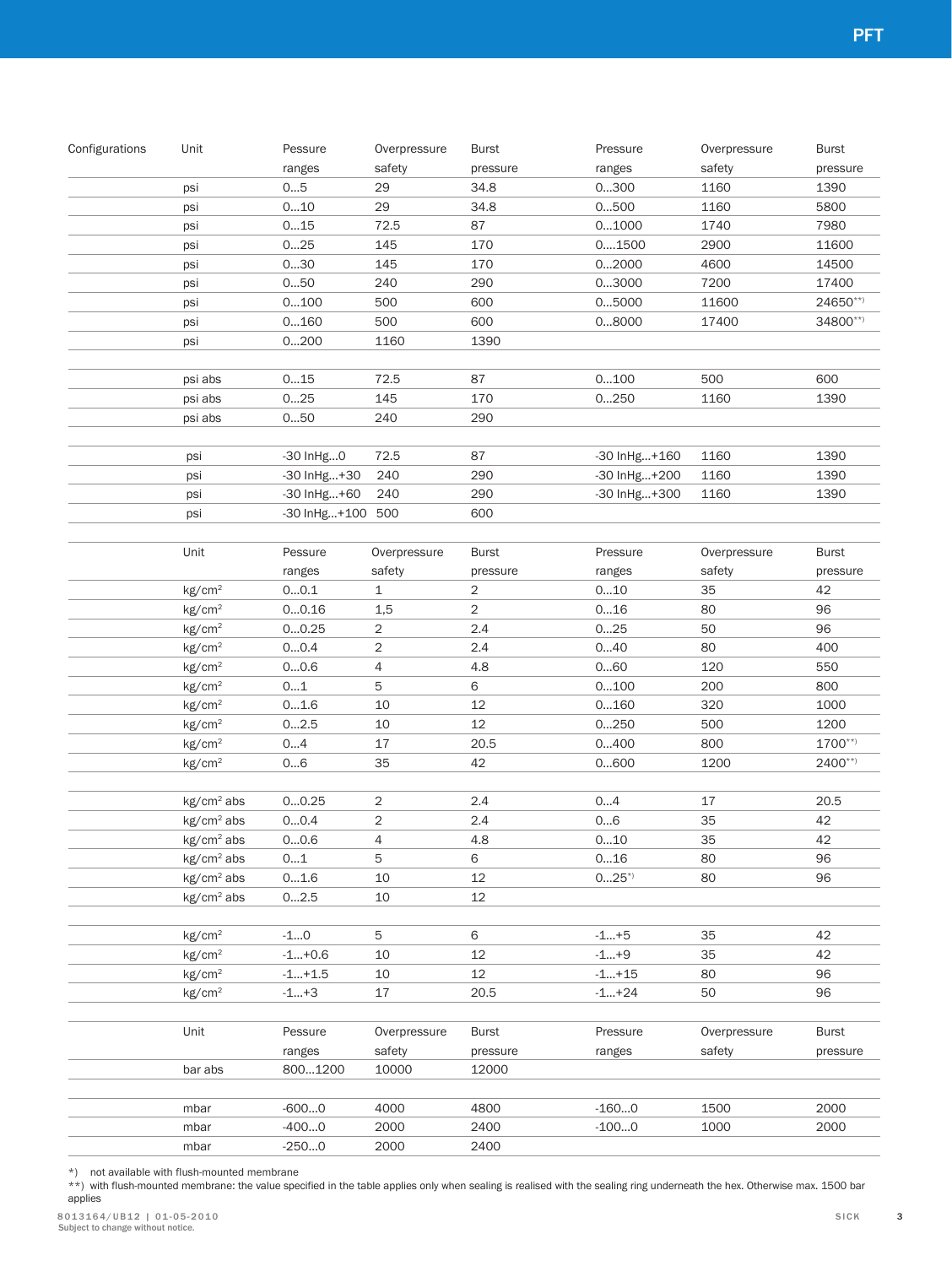## Technical data

| <b>Materials</b>                                       |                                                                          |                                                                                                                                                                                               |
|--------------------------------------------------------|--------------------------------------------------------------------------|-----------------------------------------------------------------------------------------------------------------------------------------------------------------------------------------------|
| $\blacksquare$ Wetted parts                            |                                                                          |                                                                                                                                                                                               |
| Standard                                               | Stainless steel                                                          |                                                                                                                                                                                               |
| With flush-mounted diaphragm                           | Stainless steel<br>O-ring: NBR <sup>1)</sup> FPM/FKM optional            |                                                                                                                                                                                               |
| Internal transmission fluid $^{2)}$                    | Synthetic oil                                                            |                                                                                                                                                                                               |
|                                                        |                                                                          | <sup>1)</sup> O-ring made of FPM/FKM for version with flush-mounted membrane with integrated cooling element                                                                                  |
|                                                        |                                                                          | $2)$ Not available for version with standard membrane for pressure ranges $>$ 25 bar                                                                                                          |
| <b>Housing</b>                                         | Stainless steel                                                          |                                                                                                                                                                                               |
| Power supply L <sup>+</sup>                            | 10  30 V DC                                                              | (14  30 V DC with signal output 0  10 V)                                                                                                                                                      |
| Signal output and maximum ohmic load $R_A$             | 4  20 mA, 2-wire                                                         | $R_{\Delta} \leq (L^{+} - 10 \text{ V}) / 0.02 \text{ A}$ [Ohm]                                                                                                                               |
|                                                        | 0  5 V, 3-wire<br>$R_{x}$ > 5 kOhm                                       |                                                                                                                                                                                               |
|                                                        | 0  10 V, 3-wire<br>$R_{\Lambda}$ > 10 kOhm                               |                                                                                                                                                                                               |
|                                                        | other signal outputs on request                                          |                                                                                                                                                                                               |
| Adjustability zero/span                                | $\pm$ 5 % using potentiometers inside the instrument                     |                                                                                                                                                                                               |
| Response time (10  90 %)                               |                                                                          | $\leq$ 1 ms ( $\leq$ 10 ms at medium temperatures below < -30 °C for pressure ranges up to 25 bar or with                                                                                     |
|                                                        | flush-mounted membrane)                                                  |                                                                                                                                                                                               |
| Dielectric strength                                    | 500 VDC 3)                                                               |                                                                                                                                                                                               |
|                                                        |                                                                          | <sup>3)</sup> NEC Class 02 power supply (low voltage and low current max. 100 VA even under fault conditions)                                                                                 |
| Accuracy                                               | $\leq$ 0.5 % of span 4)                                                  |                                                                                                                                                                                               |
|                                                        | $\leq$ 0.25 % of span <sup>4)</sup>                                      | optionally available for pressure ranges ≥ 0.25 bar                                                                                                                                           |
|                                                        |                                                                          | 4) Including non-linearity, hysteresis, zero point and full scale error (corresponds to error of measu                                                                                        |
|                                                        | rement per IEC 61298-2)                                                  |                                                                                                                                                                                               |
|                                                        | Calibrated vertically with pressure connector facing downwards           |                                                                                                                                                                                               |
| Non-linearity                                          | $\leq \pm 0.2$ % of span                                                 | (BFSL) according to IEC 61298-2                                                                                                                                                               |
| Non-repeatability                                      | $\leq \pm 0.1$ % of span                                                 |                                                                                                                                                                                               |
| 1-year stability                                       | $\leq \pm 0.2$ % of span                                                 | (at reference conditions)                                                                                                                                                                     |
| Permissible temperature of                             | PFT standard version                                                     | additionally with flush-mounted membrane and                                                                                                                                                  |
|                                                        |                                                                          | cooling element                                                                                                                                                                               |
| Medium                                                 | -40  +125 °C optional<br>$-30+100°C$                                     | $-20+150^{\circ}C$                                                                                                                                                                            |
| ■ Ambience                                             | $-20+80°C$                                                               | $-20+80°C$                                                                                                                                                                                    |
| ■ Storage                                              | $-40+100°C$                                                              | $-20$ $+100$ °C                                                                                                                                                                               |
| Compensated temp. range                                | $0+80°C$                                                                 |                                                                                                                                                                                               |
| Temperature coefficients within compensated temp range |                                                                          |                                                                                                                                                                                               |
| Mean TC of zero                                        | ≤ 0.2 % of span / 10 K (< 0.4 % / 10 K for pressure range ≤ 0.25 bar)    |                                                                                                                                                                                               |
| Mean TC of span                                        | $\leq$ 0.2 % of span / 10 K                                              |                                                                                                                                                                                               |
| CE-conformity                                          |                                                                          |                                                                                                                                                                                               |
| Pressure equipment directive                           | 97/23/EC                                                                 |                                                                                                                                                                                               |
| ■ EMC directive                                        | 2004/108/EC                                                              |                                                                                                                                                                                               |
|                                                        | EN 61 326-2-3                                                            |                                                                                                                                                                                               |
| Enclosure rating 5)                                    | <b>IP 67</b>                                                             |                                                                                                                                                                                               |
|                                                        |                                                                          | IP 68 for configuration with specific integrated cable output (zero and span not adjustable)                                                                                                  |
|                                                        | IP 65 for configuration with L-connector                                 |                                                                                                                                                                                               |
|                                                        |                                                                          | <sup>5)</sup> Ingress protection IP per IEC 60529. The ingress protection classes specified only apply<br>while the pressure transmitter is connected with female connectors that provide the |
|                                                        | corresponding ingress protection.                                        |                                                                                                                                                                                               |
| Shock resistance                                       | 1000 g according to IEC 60068-2-27                                       | (mechanical shock)                                                                                                                                                                            |
| Vibration resistance                                   | 20 g according to IEC 60068-2-6                                          | (vibration under resonance)                                                                                                                                                                   |
| Wiring protection                                      |                                                                          |                                                                                                                                                                                               |
| <b>Protection class</b>                                | Ш                                                                        |                                                                                                                                                                                               |
| Overvoltage protection                                 | 36 VDC                                                                   |                                                                                                                                                                                               |
| ■ Short-circuit proofness                              | Q, towards M                                                             |                                                                                                                                                                                               |
| Reverse polarity protection                            | L <sup>+</sup> towards M                                                 |                                                                                                                                                                                               |
| Weight                                                 | Approx. 200 g                                                            |                                                                                                                                                                                               |
|                                                        | Approx. 300 g with option accuracy 0.25% of span (due to longer housing) |                                                                                                                                                                                               |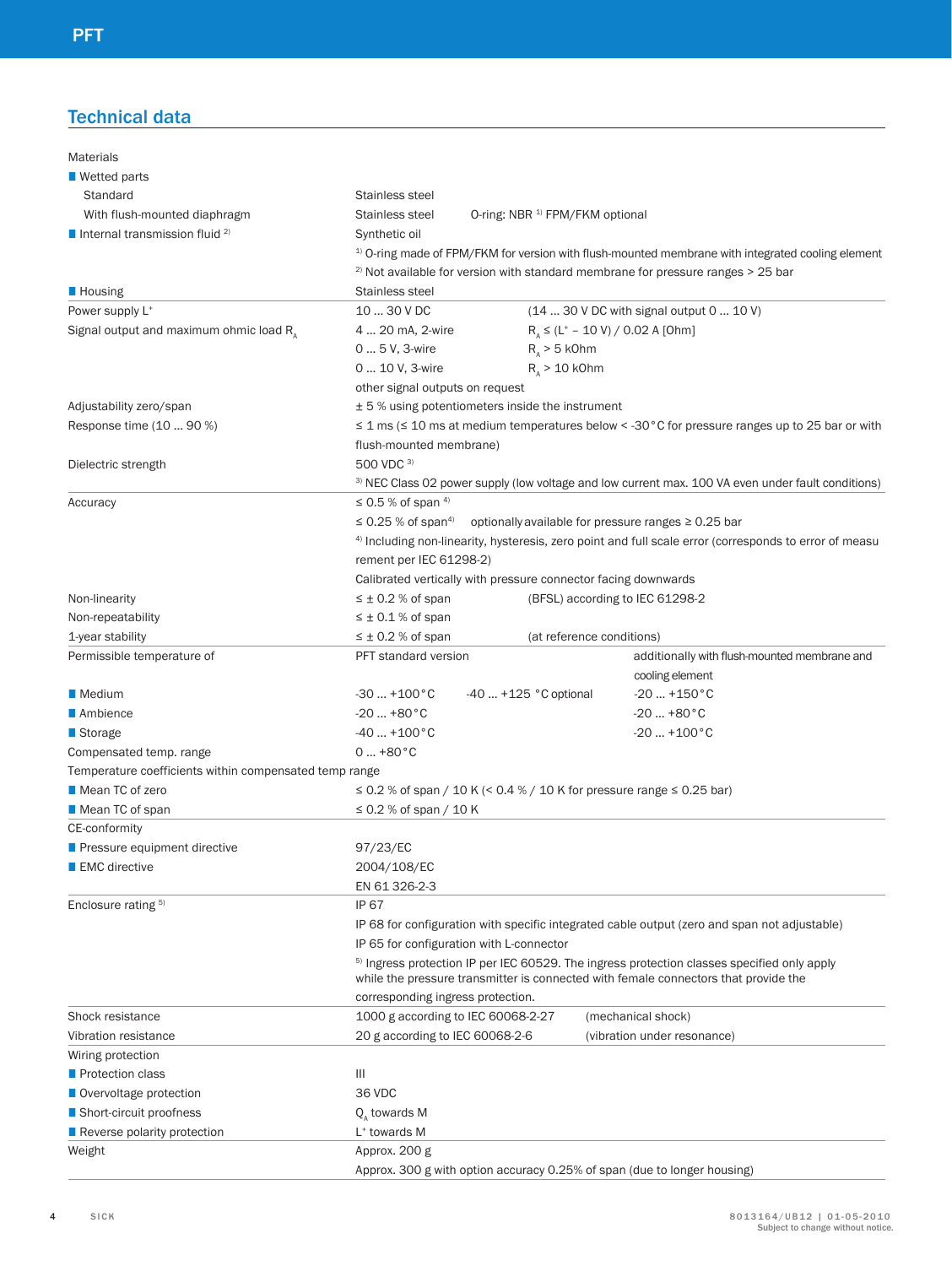## Dimensional drawings

M12x1 Circular connector Order code: M Housing at 0.5 % accuracy Order code: S Process connection G 1/2 acc. to EN 837 Order code: GD



DIN 175301-803 A L-connector Order code: L Housing at 0.5 % accuracy Order code: S Process connection G1/2 acc. to EN 837 Order code: GD

E

 $\phi$ 27

 $O27$ 

xouddy/rol

 $\subseteq$ 

<u>ca./approx. 48</u>

⋢

61/2P FN83'

DIN 175301-803 A L-connector Order code: L Housing at 0.25 % accuracy Order code: A Process connection G1/2 acc. to EN 837 Order code: GD



Flying leads Order code: 1.5m cable: 1 3.0m cable: 3 Housing at 0.5 % accuracy Order code: S Process connection G1/2 acc. to EN 837 Order code: GD



All dimensions in mm

R1/4 ISO7

### Process connections



For installation and safety instructions see the operating instructions for this product. Integrated cooling elements only for flush-mounted membrane and medium temperature -20°C ... +150°C.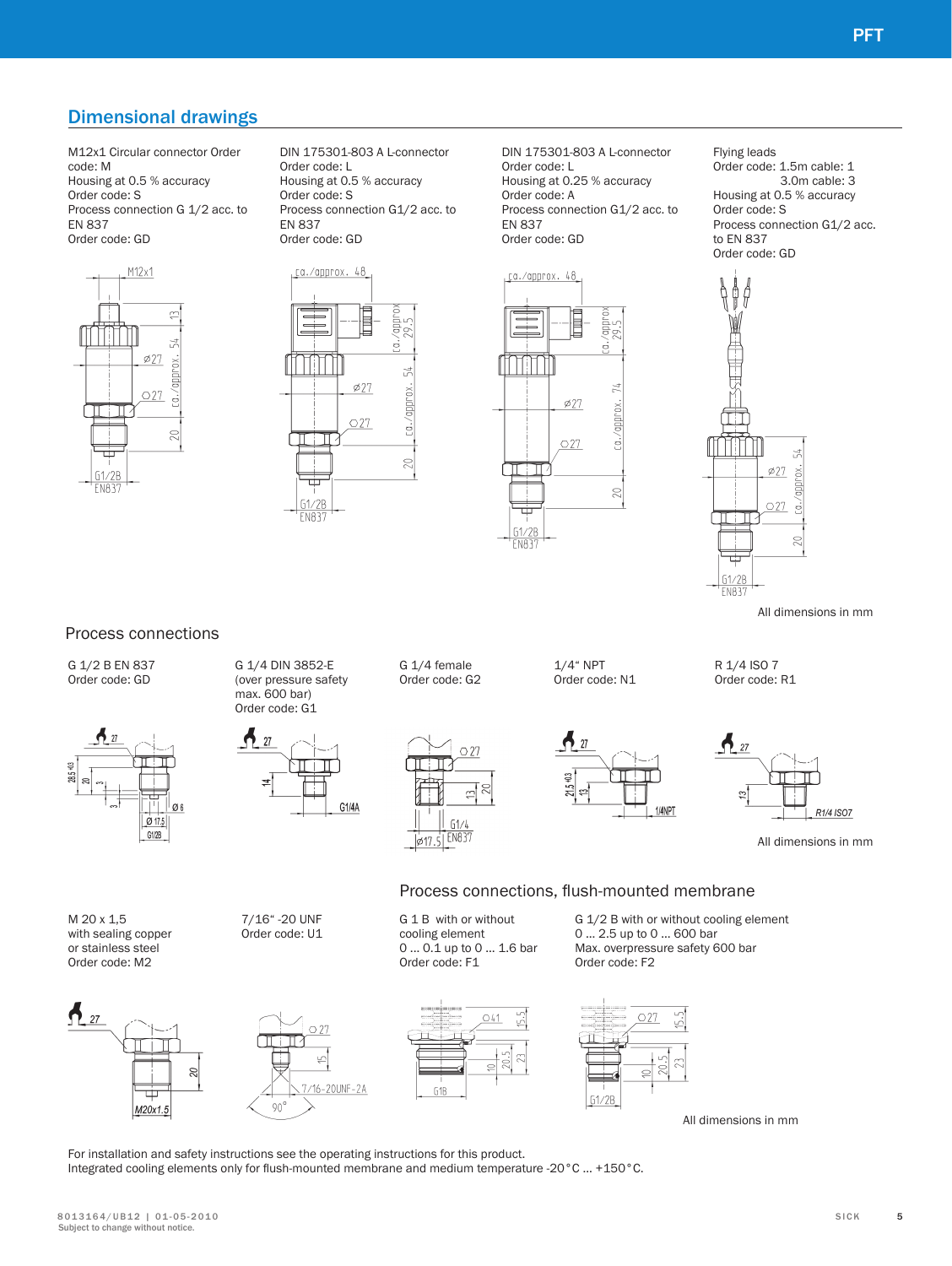## Pressure spike protection for hydraulics applications

Pressure port: Reduced diameters 0.3 mm or 0.6 mm optionally available for process connection G1/4 acc. to DIN3852 E.

# Electrical connections



## Recommended accessories

## Weld-in flanges for version with flush-mounted membrane

| <b>Process connection</b> | <b>Material</b> | <b>Type</b>        | Part No. |
|---------------------------|-----------------|--------------------|----------|
| $G$ 1 B                   | 1.4571          | BEF-FL-316G10-B0PH | 5322450  |
| $G$ 1/2 B                 | 1.4571          | BEF-FL-316G12-B0PH | 5322449  |

#### **Weld-in flange G 1 B**

For process connector order code F1



All dimensions in mm (inch)

#### **Weld-in flange G 1/2 B**

For process connector order code F2



All dimensions in mm (inch)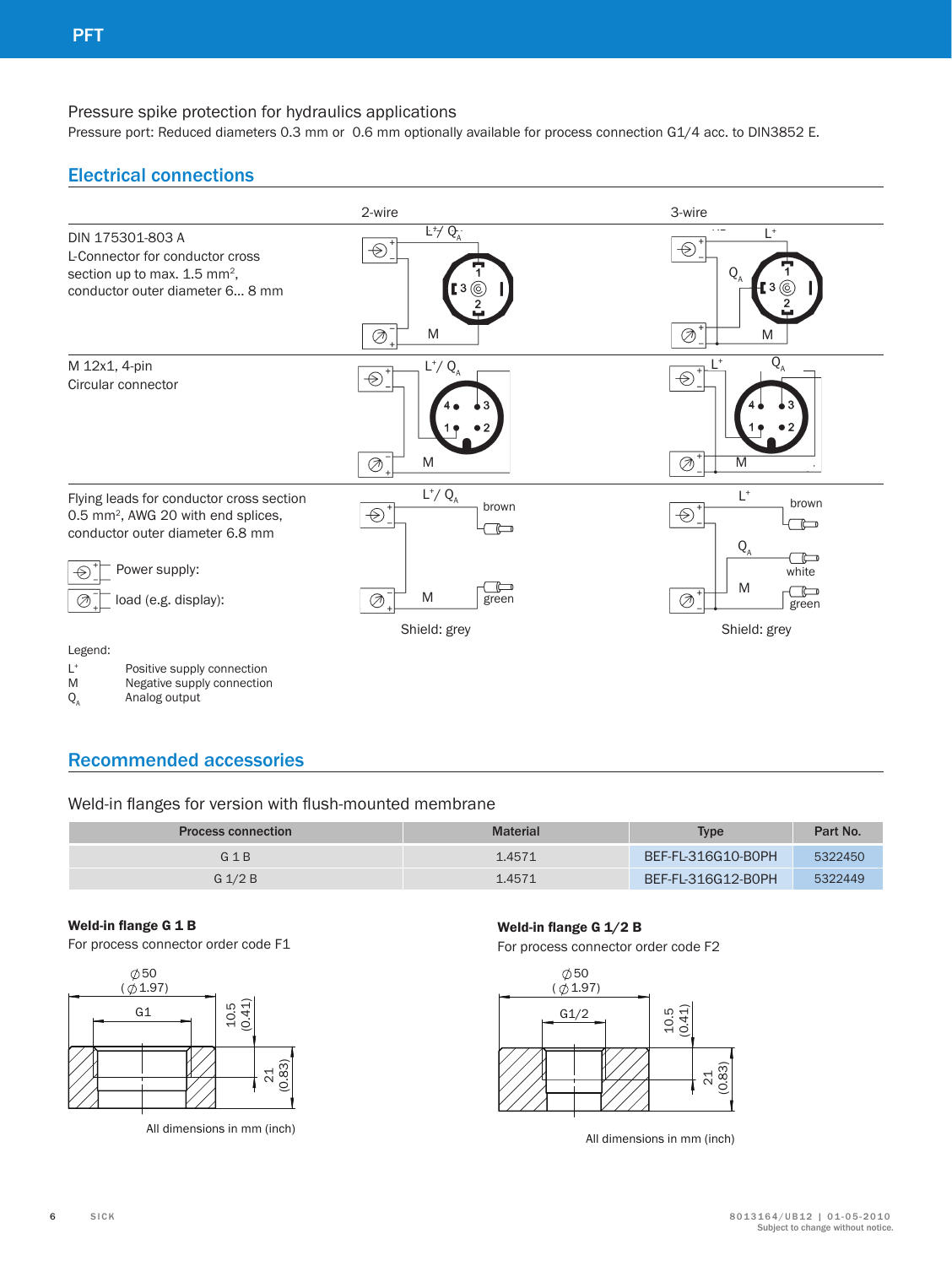## Plug connectors and cables

- Material: PVC
- Number of pins: 4

| <b>Connector type</b> | <b>Flying leads</b> | <b>Coating colour</b> | <b>Cable length</b> | <b>Type</b>      | Part No. |
|-----------------------|---------------------|-----------------------|---------------------|------------------|----------|
|                       |                     |                       | 2 <sub>m</sub>      | DOL-1204-G02M    | 6009382  |
|                       |                     |                       | 5 <sub>m</sub>      | DOL-1204-G05M    | 6009866  |
|                       |                     | Organge               | 10 <sub>m</sub>     | DOL-1204-G10M    | 6010543  |
|                       |                     |                       | 15 <sub>m</sub>     | DOL-1204-G15M    | 6010753  |
|                       | Straight            |                       | 20 <sub>m</sub>     | DOL-1204-G20M    | 6034401  |
|                       |                     |                       | 1 <sub>m</sub>      | DOL-1204-G01MS02 | 6033686  |
|                       |                     |                       | 4 <sub>m</sub>      | DOL-1204-G04MS02 | 6033687  |
| Female connector      |                     | Grey                  | 5 <sub>m</sub>      | DOL-1204-G05MS02 | 6033688  |
|                       |                     |                       | 7 <sub>m</sub>      | DOL-1204-G07MS02 | 6033690  |
|                       |                     |                       | 2 <sub>m</sub>      | DOL-1204-W02M    | 6009383  |
|                       |                     |                       | 5 <sub>m</sub>      | DOL-1204-W05M    | 6009867  |
|                       | Angled              | Organge               | 10 <sub>m</sub>     | DOL-1204-W10M    | 6010541  |
|                       |                     |                       | 15 <sub>m</sub>     | DOL-1204-W15M    | 6036474  |
|                       |                     |                       | 20 <sub>m</sub>     | DOL-1204-W20M    | 6033559  |

- Material: PUR
- Number of pins: 4

| <b>Connector type</b> | <b>Coating colour</b> | <b>Flying leads</b> | <b>Cable length</b>      | <b>Type</b>    | Part No.                                                                  |
|-----------------------|-----------------------|---------------------|--------------------------|----------------|---------------------------------------------------------------------------|
|                       |                       |                     | 2 <sub>m</sub>           | DOL-1204-G02MC | 6025900                                                                   |
|                       |                       |                     | 5 <sub>m</sub>           | DOL-1204-G05MC | 6025901                                                                   |
|                       |                       |                     | 10 <sub>m</sub>          | DOL-1204-G10MC | 6025902                                                                   |
|                       |                       |                     | 15 <sub>m</sub>          | DOL-1204-G15MC | 6034749                                                                   |
|                       |                       |                     | 20 <sub>m</sub>          | DOL-1204-G20MC | 6034750                                                                   |
|                       |                       | Straight            | 25 <sub>m</sub>          | DOL-1204-G25MC | 6034751<br>6026250<br>6025903<br>6025904<br>6025905<br>6034752<br>6034753 |
|                       |                       |                     | 5 m, welding spark-proof | DOL-1204-G05MD |                                                                           |
| Female connector      | Organge               |                     | 2 <sub>m</sub>           | DOL-1204-W02MC |                                                                           |
|                       |                       |                     | 5 <sub>m</sub>           | DOL-1204-W05MC |                                                                           |
|                       |                       |                     | 10 <sub>m</sub>          | DOL-1204-W10MC |                                                                           |
|                       |                       |                     | 15 <sub>m</sub>          | DOL-1204-W15MC |                                                                           |
|                       |                       |                     | 20 <sub>m</sub>          | DOL-1204-W20MC |                                                                           |
|                       |                       | Angled              | 25 <sub>m</sub>          | DOL-1204-W25MC | 6034754                                                                   |
|                       |                       |                     | 5 m, welding spark-proof | DOL-1204-W05MD | 6020399                                                                   |

 $4/b$ 





## **PVC, straight/angled PUR, straight/angled PUR, welding spark-proof, straight/angled**



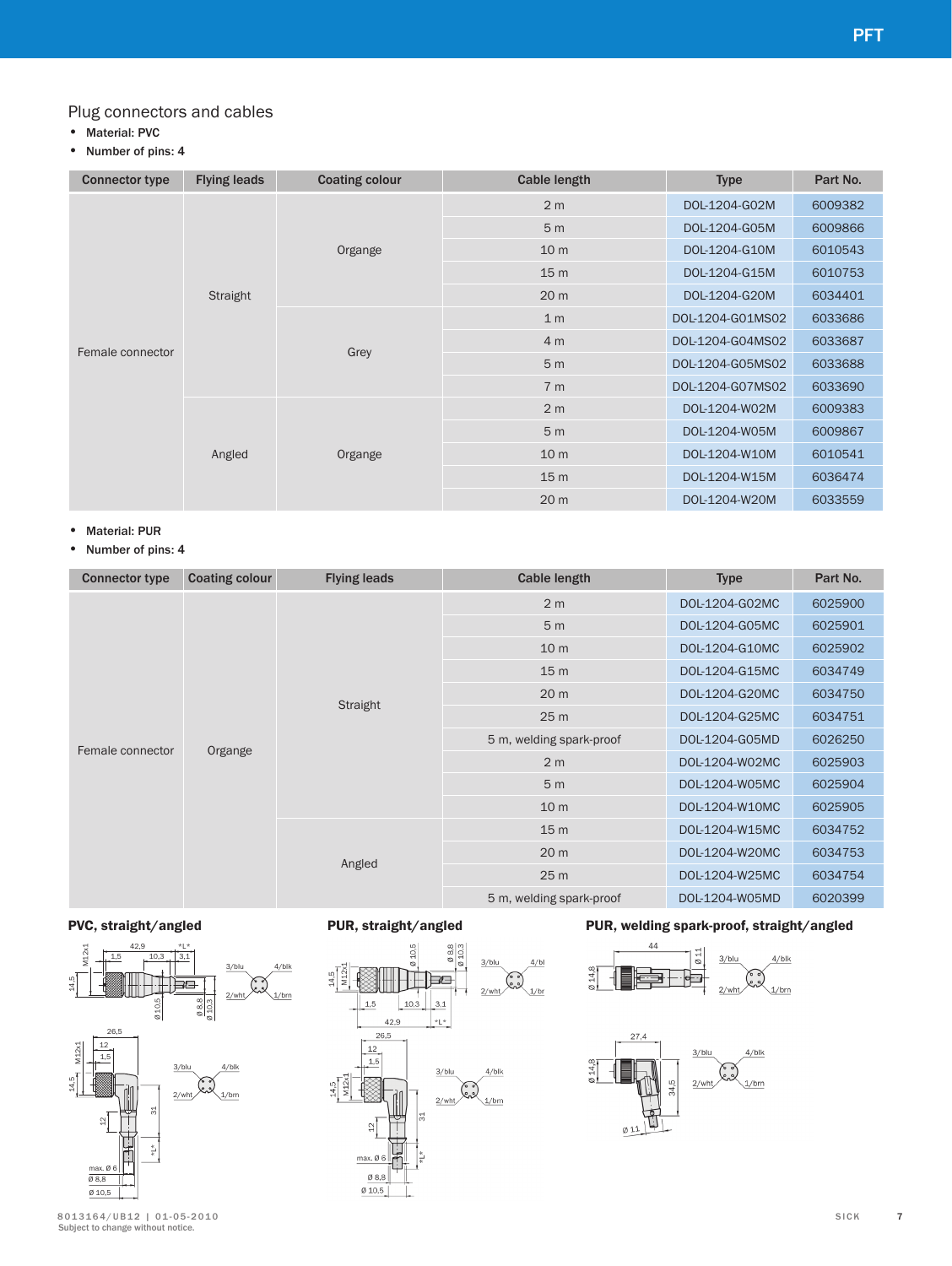Type code



<sup>1)</sup> Only for  $p \ge 0.25$  bar

- <sup>2)</sup> Only for  $p \le 1.6$  bar
- <sup>3)</sup> Only for  $p \ge 2.0$  bar
- 4) Not with flush-mounted membrane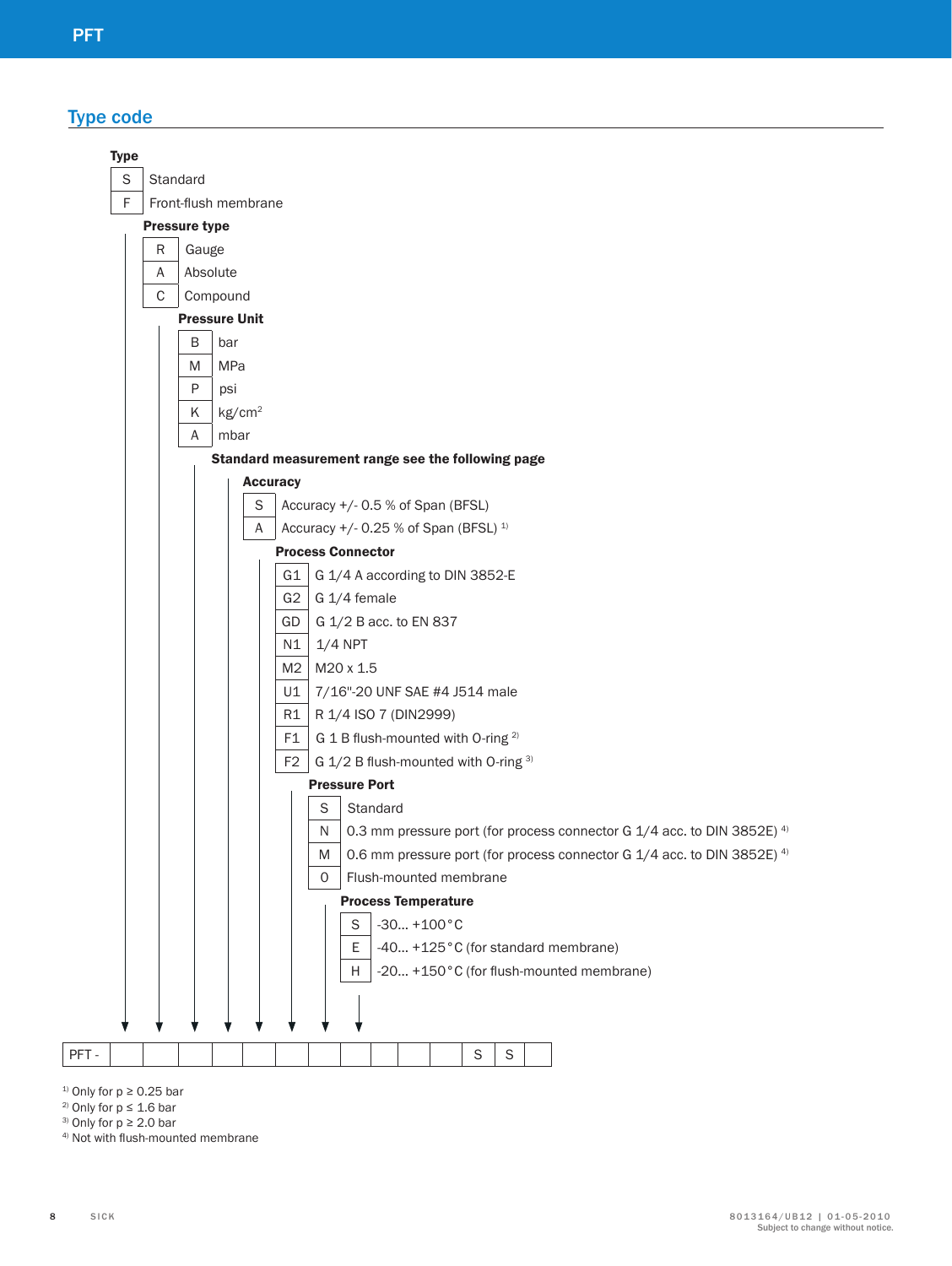

5) Only for process temperature -30…100°C

6) Only for non flush-mounted membrane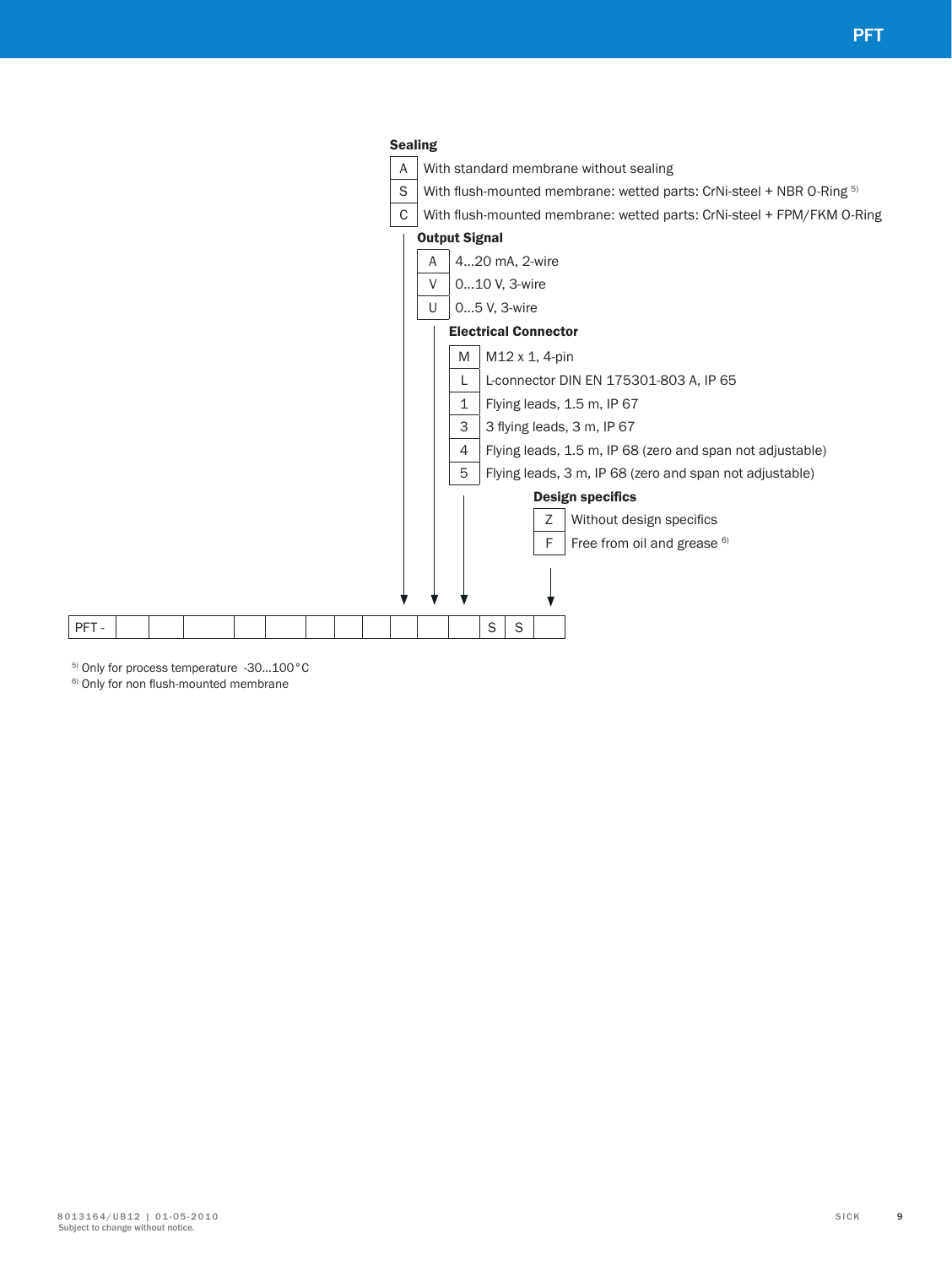# Type code

| <b>Measurement ranges</b> | bar / Gauge Pressure |             | bar / Absolute Pressure |                      | bar / Compound Pressure |                     |
|---------------------------|----------------------|-------------|-------------------------|----------------------|-------------------------|---------------------|
|                           | X10                  | $00.1$ bar  | X25                     | $00.25$ bar abs      | 1X0                     | $-10$ bar           |
|                           | X16                  | $00.16$ bar | X40                     | $00.4$ bar abs       | 1X6                     | $-1+0.6$ bar        |
|                           | X25                  | $00.25$ bar | X60                     | $00.6$ bar abs       | 2X5                     | $-1+1.5$ bar        |
|                           | X40                  | $00.4$ bar  | 1X <sub>0</sub>         | $01$ bar abs         | 4X0                     | $-1+3$ bar          |
|                           | X60                  | $00.6$ bar  | 1X6                     | $01.6$ bar abs       | 6X <sub>0</sub>         | $-1+5$ bar          |
|                           | 1X0                  | $01$ bar    | 2X5                     | $02.5$ bar abs       | 010                     | $-1+9$ bar          |
|                           | 1X6                  | $01.6$ bar  | 4X <sub>0</sub>         | $04$ bar abs         | 016                     | $-1+15$ bar         |
|                           | 2X5                  | $02.5$ bar  | 6X <sub>0</sub>         | $06$ bar abs         | 025                     | $-1+24$ bar         |
|                           | 4X <sub>0</sub>      | $04$ bar    | 010                     | $010$ bar abs        | 031                     | $-1+30$ bar $^{1)}$ |
|                           | 6X <sub>0</sub>      | $06$ bar    | 016                     | $016$ bar abs        |                         |                     |
|                           | 010                  | $010$ bar   | 025                     | $025$ bar abs $^{1}$ |                         |                     |
|                           | 016                  | $016$ bar   |                         |                      |                         |                     |
|                           | 025                  | $025$ bar   |                         |                      |                         |                     |
|                           | 040                  | $040$ bar   |                         |                      |                         |                     |
|                           | 060                  | $060$ bar   |                         |                      |                         |                     |
|                           | 100                  | $0100$ bar  |                         |                      |                         |                     |
|                           | 160                  | $0160$ bar  |                         |                      |                         |                     |

250 0...250 bar 400 0...400 bar 600 0...600 bar

| <b>Measurement ranges</b> |                 | MPa / Gauge Pressure |     | MPa / Absolute Pressure      |     | MPa / Compound Pressure |
|---------------------------|-----------------|----------------------|-----|------------------------------|-----|-------------------------|
|                           | 10M             | 00.01 MPa            | 25M | 00.025 MPa abs               | X10 | $-0.10$ MPa             |
|                           | 16M             | 00.016 MPa           | 40M | 00.04 MPa abs                | X25 | $-0.1+0.15$ MPa         |
|                           | 25M             | 00.025 MPa           | 60M | 00.06 MPa abs                | X40 | $-0.1+0.3$ MPa          |
|                           | 40M             | 00.04 MPa            | X10 | 00.1 MPa abs                 | X60 | $-0.1+0.5$ MPa          |
|                           | 60M             | 00.06 MPa            | X16 | 00.16 MPa abs                | 1X0 | $-0.1+0.9$ MPa          |
|                           | X10             | $00.1$ MPa           | X25 | 00.25 MPa abs                | 1X6 | $-0.1+1.5$ MPa          |
|                           | X16             | 00.16 MPa            | X40 | 00.4 MPa abs                 | 2X5 | $-0.1+2.4$ MPa          |
|                           | X25             | 00.25 MPa            | X60 | 00.6 MPa abs                 |     |                         |
|                           | X40             | 00.4 MPa             | 1X0 | $01.0$ MPa abs               |     |                         |
|                           | X60             | 00.6 MPa             | 1X6 | $01.6$ MPa abs               |     |                         |
|                           | 1X0             | 01 MPa               | 2X5 | $02.5$ MPa abs <sup>1)</sup> |     |                         |
|                           | 1X6             | $01.6$ MPa           |     |                              |     |                         |
|                           | 2X5             | 02.5 MPa             |     |                              |     |                         |
|                           | 4X <sub>0</sub> | 04 MPa               |     |                              |     |                         |
|                           | 6X <sub>0</sub> | 06 MPa               |     |                              |     |                         |
|                           | 010             | 010 MPa              |     |                              |     |                         |
|                           | 016             | 016 MPa              |     |                              |     |                         |
|                           | 025             | 025 MPa              |     |                              |     |                         |
|                           |                 |                      |     |                              |     |                         |

040 0...40 MPa

060 0...60 MPa

 $^{1)}$  Not available with flush-mounted membrane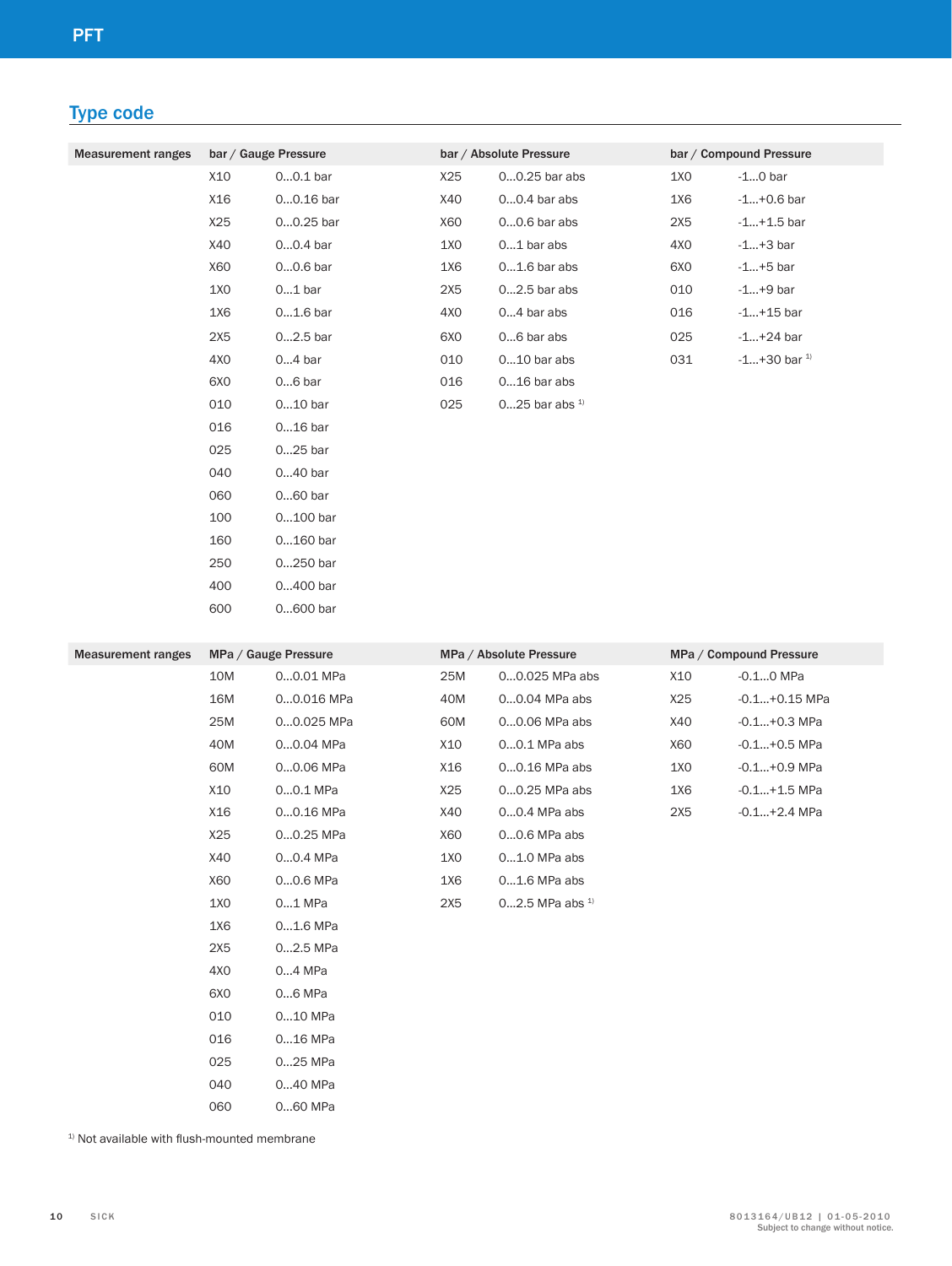| <b>Measurement ranges</b> | psi / Gauge Pressure |                                     |                 | psi / Absolute Pressure                    | psi / Compound Pressure |                                                |  |
|---------------------------|----------------------|-------------------------------------|-----------------|--------------------------------------------|-------------------------|------------------------------------------------|--|
|                           | 5X0                  | $05$ psi                            | 015             | $015$ psi abs                              | 015                     | -30 InHg0 psi                                  |  |
|                           | 010                  | 010 psi                             | 025             | 025 psi abs                                | 045                     | -30 InHg+30 psi                                |  |
|                           | 015                  | $015$ psi                           | 050             | 050 psi abs                                | 075                     | -30 InHg+60 psi                                |  |
|                           | 025                  | 025 psi                             | 100             | 0100 psi abs                               | 115                     | -30 InHg+100 psi                               |  |
|                           | 030                  | 030 psi                             | 250             | 0250 psi abs                               | 175                     | -30 InHg+160 psi                               |  |
|                           | 050                  | 050 psi                             |                 |                                            | 215                     | -30 InHg+200 psi                               |  |
|                           | 100                  | 0100 psi                            |                 |                                            | 315                     | -30 InHg+300 psi                               |  |
|                           | 160                  | 0160 psi                            |                 |                                            |                         |                                                |  |
|                           | 200                  | 0200 psi                            |                 |                                            |                         |                                                |  |
|                           | 300                  | 0300 psi                            |                 |                                            |                         |                                                |  |
|                           | 500                  | 0500 psi                            |                 |                                            |                         |                                                |  |
|                           | <b>1K0</b>           | 01000 psi                           |                 |                                            |                         |                                                |  |
|                           | 1K5                  | 01500 psi                           |                 |                                            |                         |                                                |  |
|                           | <b>2K0</b>           | 02000 psi                           |                 |                                            |                         |                                                |  |
|                           | <b>3K0</b>           | 03000 psi                           |                 |                                            |                         |                                                |  |
|                           | <b>5K0</b>           | 05000 psi                           |                 |                                            |                         |                                                |  |
|                           | <b>8K0</b>           | 08000 psi                           |                 |                                            |                         |                                                |  |
|                           |                      |                                     |                 |                                            |                         |                                                |  |
| <b>Measurement ranges</b> |                      | kg/cm <sup>2</sup> / Gauge Pressure |                 | kg/cm <sup>2</sup> / Absolute Pressure     |                         | kg/cm <sup>2</sup> / Compound Pressure         |  |
|                           | X10                  | $00.1$ kg/cm <sup>2</sup>           | X25             | $00.25$ kg/cm <sup>2</sup> abs             | 1X0                     | $-10$ kg/cm <sup>2</sup>                       |  |
|                           | X16                  | 00.16 kg/cm <sup>2</sup>            | X40             | $00.4$ kg/cm <sup>2</sup> abs              | 1X6                     | $-1+0.6$ kg/cm <sup>2</sup>                    |  |
|                           | X25                  | $00.25$ kg/cm <sup>2</sup>          | X60             | $00.6$ kg/cm <sup>2</sup> abs              | 2X5                     | $-1+1.5$ kg/cm <sup>2</sup>                    |  |
|                           | X40                  | $00.4$ kg/cm <sup>2</sup>           | 1X0             | $01$ kg/cm <sup>2</sup> abs                | 4X0                     | $-1+3$ kg/cm <sup>2</sup>                      |  |
|                           | X60                  | $00.6$ kg/cm <sup>2</sup>           | 1X6             | $01.6$ kg/cm <sup>2</sup> abs              | 6X <sub>0</sub>         | $-1+5$ kg/cm <sup>2</sup>                      |  |
|                           | 1X0                  | $01$ kg/cm <sup>2</sup>             | 2X5             | $02.5$ kg/cm <sup>2</sup> abs              | 010                     | $-1+9$ kg/cm <sup>2</sup>                      |  |
|                           | 1X6                  | $01.6$ kg/cm <sup>2</sup>           | 4X <sub>0</sub> | $04$ kg/cm <sup>2</sup> abs                | 016                     | $-1+15$ kg/cm <sup>2</sup>                     |  |
|                           | 2X5                  | $02.5$ kg/cm <sup>2</sup>           | 6X <sub>0</sub> | $06$ kg/cm <sup>2</sup> abs                | 025                     | $-1+24$ kg/cm <sup>2</sup>                     |  |
|                           | 4X0                  | $04$ kg/cm <sup>2</sup>             | 010             | $010$ kg/cm <sup>2</sup> abs               |                         |                                                |  |
|                           | 6X <sub>0</sub>      | $06$ kg/cm <sup>2</sup>             | 016             | $016$ kg/cm <sup>2</sup> abs               |                         |                                                |  |
|                           | 010                  | $010$ kg/cm <sup>2</sup>            | 025             | $025$ kg/cm <sup>2</sup> abs <sup>1)</sup> |                         |                                                |  |
|                           | 016                  | $016$ kg/cm <sup>2</sup>            |                 |                                            |                         |                                                |  |
|                           | 025                  | $025$ kg/cm <sup>2</sup>            |                 |                                            |                         |                                                |  |
|                           | 040                  | $040$ kg/cm <sup>2</sup>            |                 |                                            |                         |                                                |  |
|                           | 060                  | $060$ kg/cm <sup>2</sup>            |                 |                                            |                         |                                                |  |
|                           | 100                  | $0100$ kg/cm <sup>2</sup>           |                 |                                            |                         |                                                |  |
|                           | 160                  | $0160$ kg/cm <sup>2</sup>           |                 |                                            |                         |                                                |  |
|                           | 250                  | $0250$ kg/cm <sup>2</sup>           |                 |                                            |                         |                                                |  |
|                           | 400                  | 0400 kg/cm <sup>2</sup>             |                 |                                            |                         |                                                |  |
|                           | 600                  | $0600$ kg/cm <sup>2</sup>           |                 |                                            |                         |                                                |  |
|                           |                      |                                     |                 |                                            |                         | <sup>1)</sup> Not available with flush-mounted |  |
| <b>Measurement ranges</b> |                      | mbar / Absolute Pressure            |                 | mbar / Compound Pressure                   | membrane                |                                                |  |
|                           | 400                  | 8001200 mbar abs                    | 600             | -6000 mbar                                 |                         |                                                |  |

 -400...0 mbar -250...0 mbar -160...0 mbar -100...0 mbar